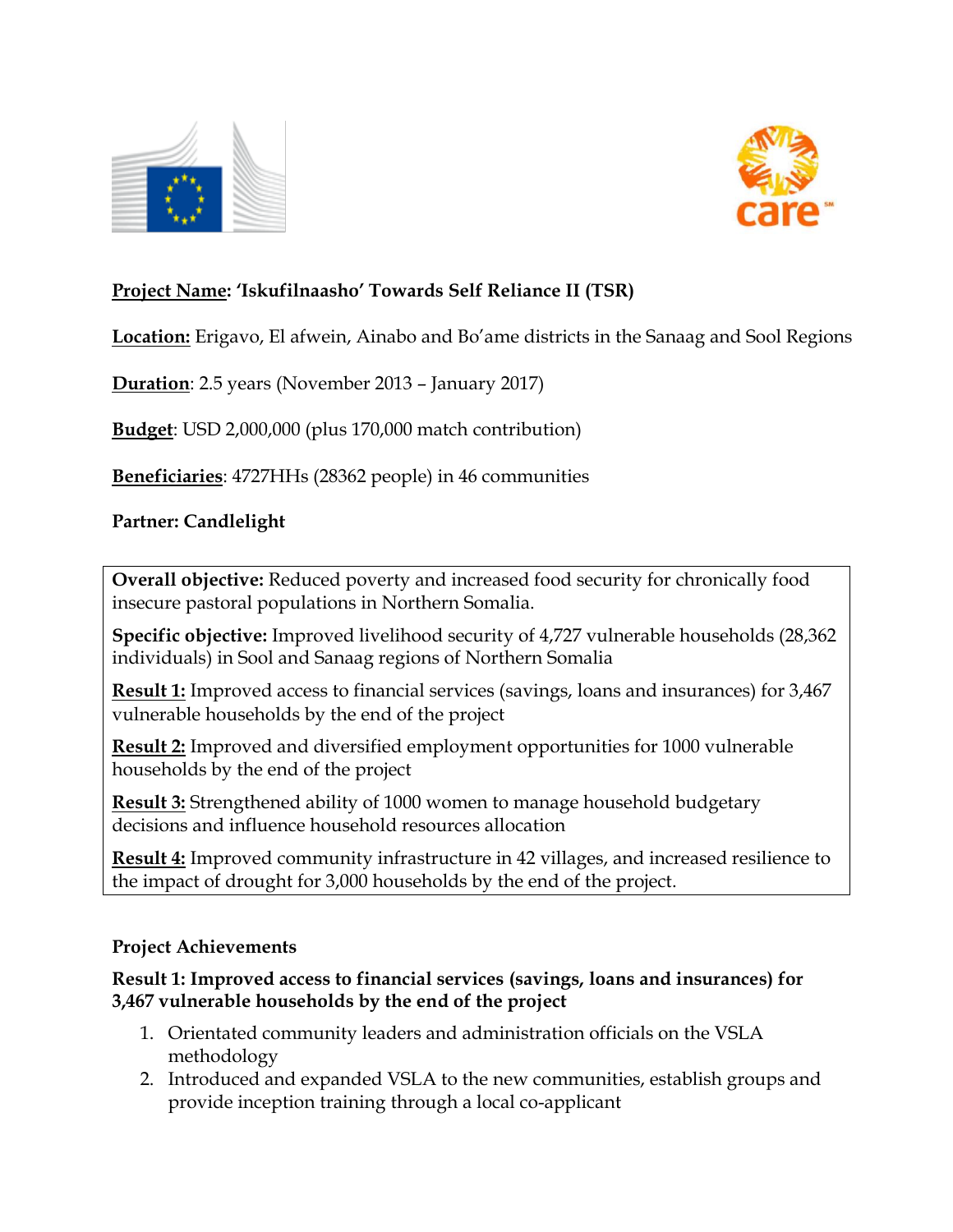- 3. Provided on-going guidance to existing VSLAs
- 4. Organized exchange visits between VSLA groups
- 5. Conducted basic literacy and numeracy classes for 1,227 VSLA members for 6 months
- 6. Organized consultations with religious leaders on the VSL methodology and develop a profit sharing mechanism in line with Islamic law suitable to the Somali context.
- **7. Organized consultations with religious leaders on the VSLA methodology and develop a profit sharing mechanism in line with Islamic law suitable to the Somali context.**
- **8. Conducted Pilot profit sharing arrangements for VSLA groups and mainstream them where possible, to incentivize more funding being invested.**

9.

#### **Result 2: Improved and diversified employment opportunities for 1000 vulnerable households by the end of the project**

- 1. Conducted entrepreneurial skills training for 1190 VSLA members (e.g. training on business management, bookkeeping/financial literacy, marketing etc.)
- 2. Guide VSLA members in developing concrete ideas and a simple business plan for IGAs.
- 3. Trained 1000 beneficiaries on self-selected vocational skills (e.g. food processing, milk preservation, bee keeping and honey production, tailoring, gum production etc.)
- 4. Provided equipment and tools 1000 beneficiaries for self-selected small income generating activities, complementing funding from the VSLA, to provide an initial boost to productive investment of VSLA funds
- 5. Developed a market information system (information of market conditions, prices, terms etc.) to improve access to info on markets in bigger towns for rural vulnerable women.

### **Result 3: Strengthened ability of 1000 women to manage household budgetary decisions and influence household resources allocation**

- 1. Conducted training on household budget management for 1000 VSLA members.
- 2. Organize village fora after trainings with men and women to discuss jointly key implications of household budget management and Organize awareness raising workshop for 1000 VSL members on implications of qat abuse
- 3. Provided women leadership courses for 1000 active VSLA members (e.g. public speaking, team building and sharing of stories around women leader's role models through video.)
- 4. Involved reputable and knowledgeable national Imams, to engage their rural counterparts in discussions on roles of women and men and clarify religious requirements versus cultural ones in regard to sharing the workload, girls' education, Qat abuse decision-making in the household etc.
- 5. Conducted research on Qat and its impact on the community.